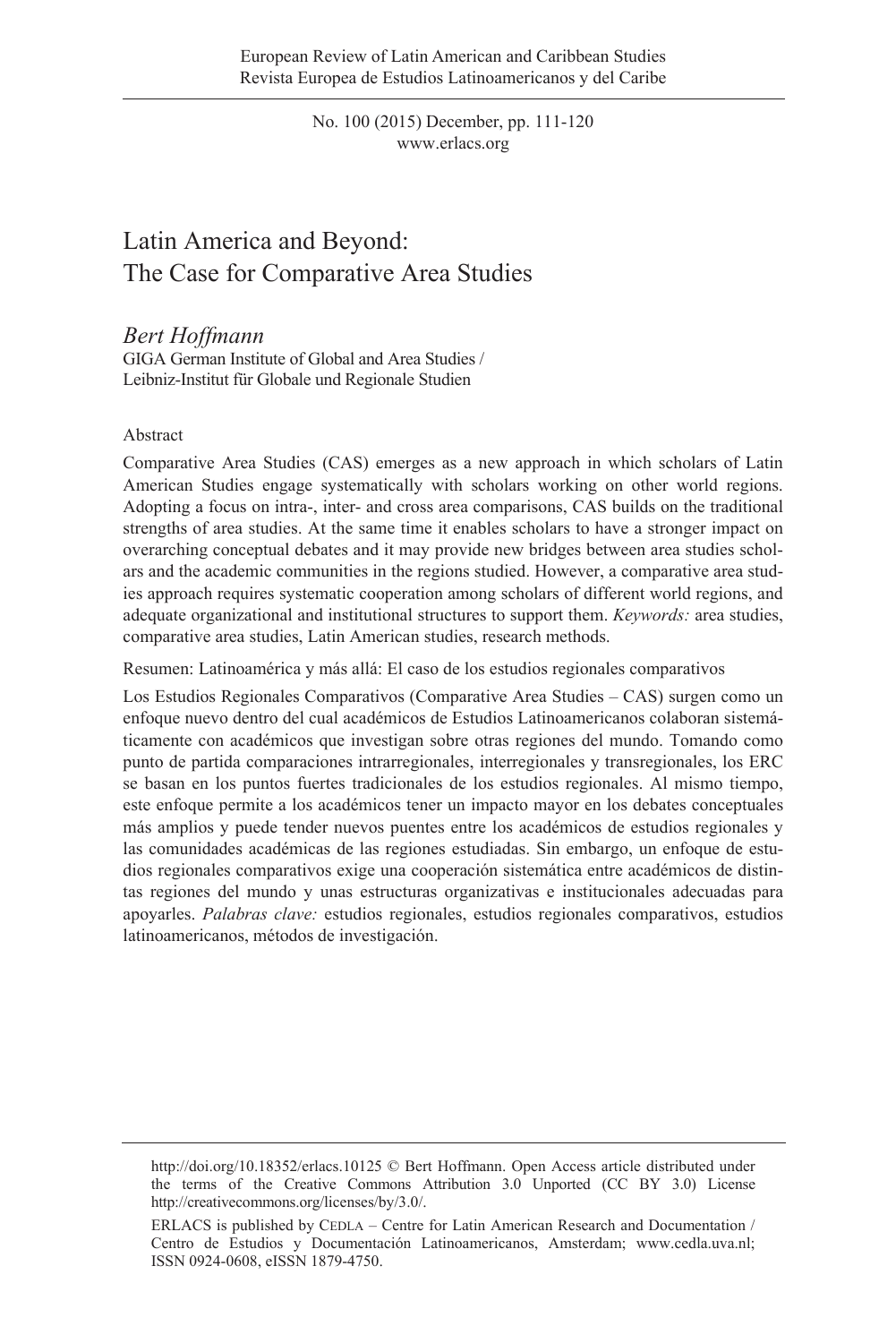Focusing on Latin America and the Caribbean as a field of study (or the focus of a journal, as in the case of *ERLACS*) is a statement in itself: It conveys the argument that there is something specific about these societies which makes it useful to study them together, and to distinguish them from other possible groupings (Whitehead, 1994, p. 1). In this sense, area studies – even if focused on a single world region – seem inherently comparative by nature.**<sup>1</sup>**

 This article proposes to make the comparative nature of Latin American Studies more explicit than it often is. It argues for a notion of Comparative Area Studies (CAS) that endorses an approach of explicit intra-, inter- and cross area comparisons which builds on the traditional strengths of area studies while at the same time enhancing their impact on broader conceptual and methodological debates. Such an approach, however, requires the systematic cooperation between scholars with in-depth knowledge of different world regions and their respective global connections; and it requires adequate organizational and institutional structures to support their cooperation.

#### **The long shadow of the area studies debate**

During its 50 years of existence, *ERLACS* has been part of the remarkable success story of Latin American Studies. Taking just one indicator to illustrate the rapid growth of these studies, the meetings of the Latin American Studies Association – turning 50 next year – have become truly massive events with the congress in 2015 drawing more than 5,000 participants.

 However, a constant companion to this development has been the criticism and at times outright disrespect from the so-called systematic disciplines against all area studies, such as Latin American Studies. In what some have called the 'area studies war' (Waters, 2000) area studies have been criticized for their supposed 'horizontal ignorance' – for being parochial, immersed in region- or country-specific knowledge but unable to look beyond it, lacking in theoretical and methodological rigor, and hence having an inability to arrive at generalizable findings that 'speak' to a broader scholarly community. Area studies scholars have rebutted such criticism many times, starting with the fact that they themselves usually have a solid disciplinary background and that it is more the combination of disciplinary and regional expertise which is at the base of area studies, not an either/or. From this basis, area studies scholars have been bashing the 'generalists' from mainstream disciplines for their 'vertical ignorance' – their lack of language and cultural understanding, shallow historic depth, and ignorance of the scholarly work emanating from the countries or areas themselves (e.g. Szanton, 2004). (These examples are drawn from political science as this is the field I know best. While similar debates have surfaced in other disciplines as well, a more detailed look than this brief article allows would shed light on important differences between the different disciplines.)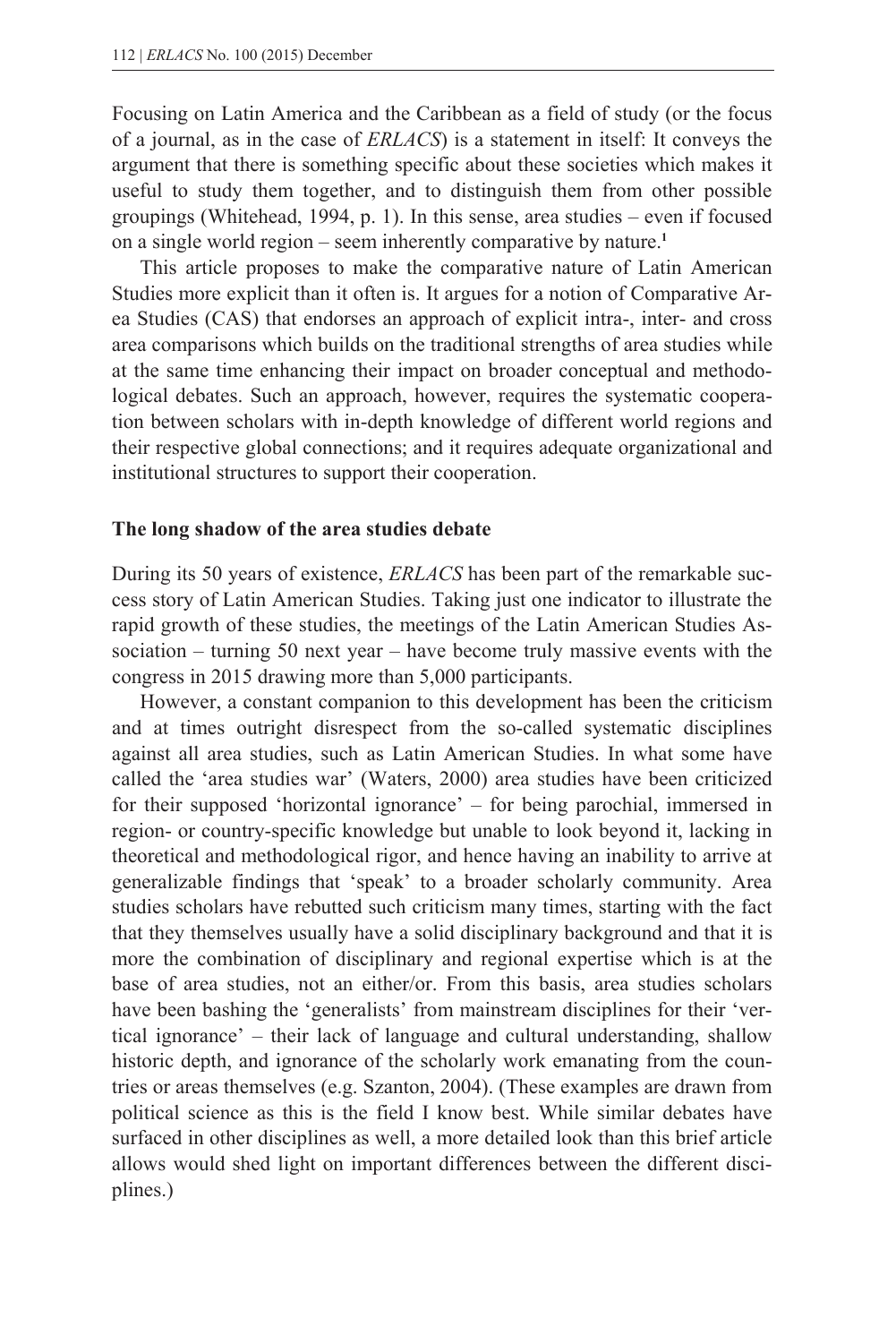While the aggressiveness of the 'area studies war' may now have given way to some sort of peaceful co-existence (Bates, 1997; Harbeson, et al. 2001), the underlying challenges remain. This article argues for a Comparative Area Studies (CAS) approach as a promising way (by no means the only one, of course) for Latin American and Caribbean studies scholars to move forward.

#### **Making comparisons explicit**

'And what should they know of England who only England know?', Rudyard Kipling (1891) once famously asked. For social scientists, the need to compare seems inevitable. To understand what is specific about a given polity one needs to know others. To identify the distinctive characteristics of culture, politics, society or economy in Latin America and the Caribbean, we need to see these in the light of culture, politics, society or economy elsewhere.

 The comparative area studies approach argues to make this comparative perspective explicit rather than leaving it implicit. In case of the latter, all too often the authors' own background tends to be the built-in comparative horizon by which they structure, measure and judge the empirical realities they study. In area studies this has a long pedigree. If we think of Tacitus as one of the early forefathers of western area studies scholarship, his 'Germania' describes the Germanic tribes along the categories of the author's imperial Roman society – from public affairs to family law, from social hierarchies to wealth and trade – and then describes all he finds to deviate from the Roman template.

 Similarly, since the nineteenth century, modern area studies have emerged as a 'child of empire', often driven by political and commercial interests or the perceived 'civilizing mission' of the colonial powers. They have ever since been criticized for their built-in Euro-centrism: that the colonial powers (or later the OECD world) set the norms and yardsticks to which the rest of the world had to measure up. In this tradition, area studies have been about 'the others'. There are no 'German studies' in Germany, nor are there 'Brazil studies' in Brazil. At home, it seems, the multi-disciplinary approach that characterizes area studies scholarship is blocked by the deeply rooted separation of academic disciplines and departments. Remarkably, this concept of area studies as being about 'the others' has also been replicated outside the traditional 'West'; the current expansion of area studies centres in China provides ample illustration.

 From its origins, the perspective of area studies on 'the others' was attached to profound asymmetries of power and knowledge production. Over the past decades, however, scholarship from Latin American authors on Latin American issues has been absolutely key in enriching and dynamizing the field in recent years, and it has proven to be one of the most innovative and most rapidly expanding elements of organizations such as the Latin American Studies Association or in international journals dedicated to Latin American affairs. These scholars often do not identify themselves as 'area studies', just as few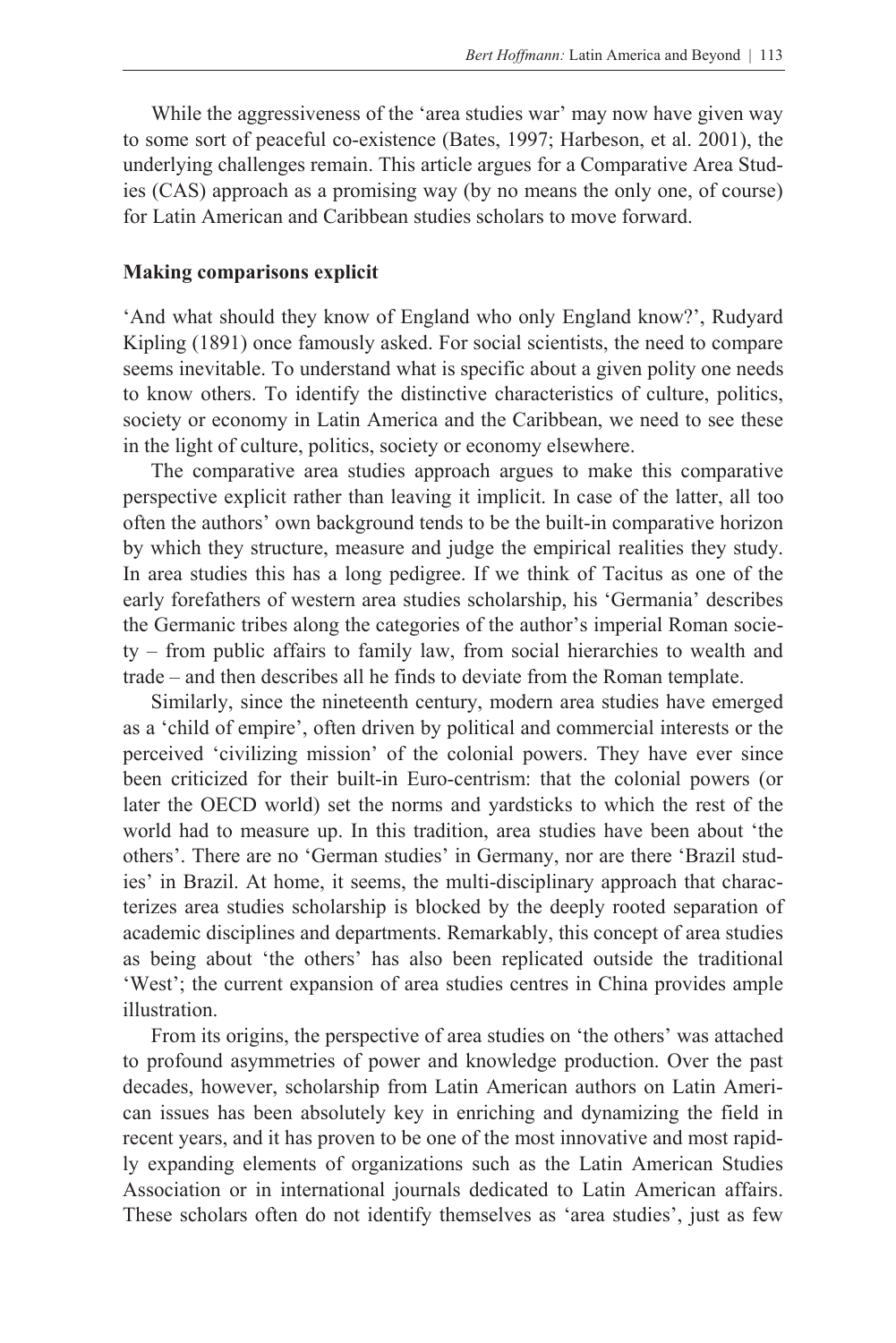U.S. scholars working on U.S. politics would. As a consequence, seeking clear delimitations between 'area studies' and 'the discipline' is becoming ever more futile. This, however, should not be seen as a problem, but rather as a strength of area studies. An ability to bring together, on equal footing and without preestablished biases different disciplines, different traditions of scholarship and different perspectives, united by a consciously chosen regional focus is key.

 Still, some who see the blurring lines of area studies as an inherent problem opt for seeking refuge in the so-called systematic disciplines and declare area studies obsolete. However, the problem of doing research on 'the others' is by no means exclusive to area studies, but also very much present (though less reflected upon) in the disciplines. Take political science with one of its core sub-disciplines – comparative politics – carrying the notion of comparing in its very name. In practice, however, its mainstream reproduces the traditional area studies focus on 'the others', as Adam Przeworski points out when he describes the dominant understanding of comparative politics in the U.S. as 'one where Americans go out and study other countries' (Przeworski 2003, p. 59). If U.S. scholars work on elections or social movements or health policy in the U.S., they do *political science* or *government*. However, if U.S. scholars work on elections or social movements or health policy in Brazil, they do comparative politics. Przeworski goes on to say: 'Now, I ask myself: "What do Brazilians do when they study Brazil?"'(Przeworski, 2003, p. 59).

 Rather than declaring area-specific expertise obsolete, the area-specific context of research should also be made explicit where most of the time it is not. Studies on the U.S. political system cannot pretend to be on *government* per se, but on a specific, contextualized version of it – just as Brazil's. area studies have been said to provide 'bounded generalizations' (Bunce, 2000), which are valid within the confines of their local or regional context; this, however, is just as true of many political science studies, even if they treat their cases as if they were universal models.

#### **Intra-, inter-, cross-area comparisons**

This article does not claim to invent something totally new. Quite the contrary, the case for comparative area studies can build on the impressive body of work that Latin American Studies scholars have undertaken over the past decades. To structure the field it is useful to distinguish three types of Comparative Area Studies (Basedau & Köllner, 2007, p. 11):

- o Intra-regional comparisons which compare entities within a specific area, e.g. different Latin American countries. This can also apply to sub-national units such as provinces or cities, and, of course, it can also compare different actors, institutions or practices within an area.
- o Cross-regional comparisons, which compare cases from different world regions, such as the different development trajectories of East Asia and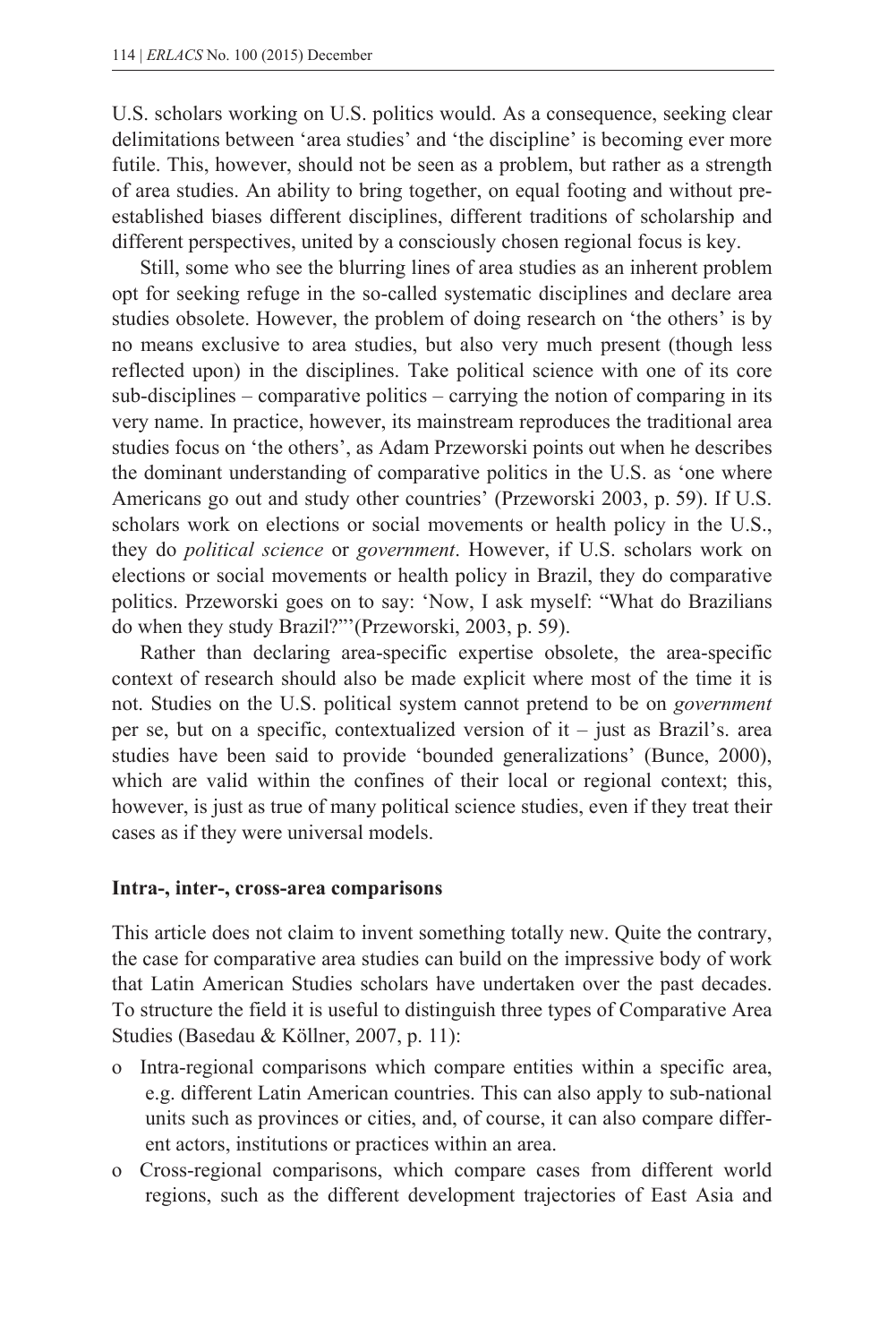Latin America (e.g. Kay, 2002) or the politics of taxation and their impact on race in Brazil and South Africa (Liebermann, 2003).

o And finally inter-regional comparisons which take world regions as a whole as the unit of analysis and explore the differences and commonalities between them; examples are the classic comparative studies on the transitions to democracy in Southern Europe and Latin America (O'Donnell et al., 1986) or the World Value Survey which maps the different support for values and attitudes across world regions (Inglehart & Wenzel, 2005).

Regions, it must be noted, are no given fact but socially constituted along, but not only, geographic, historic or cultural lines. As such, what constitutes a region or sub-region and what is the appropriate term for it will always be subject to debate. While it is easy to see that the precise limitations and concepts demarcating 'Europe' or the 'Middle East' are difficult to pin down, does this also apply to the study of Latin America – or Latin America and the Caribbean? South America? The Americas?

 In Latin American Studies intra-regional comparisons have by far been the most common comparative framework. In contrast, cross- and inter-regional comparisons have been much less frequent. The reasons are easy to see. Interregional comparisons tend to wipe over the diversity existing within a region; they build on large-N studies and aggregate data which have been the domain of mainstream economics and comparative politics rather than traditional area studies. Cross-regional comparisons, too, are a difficult setting for area specialists as few will have the same profound knowledge of culture, language and society for more than one world region.

 These problems, however, should not make Latin American Studies scholars desist from venturing into comparisons beyond the region. This simply is too important. If focusing scholarship on a specific area – however that may be defined – is to be more than just an arbitrary parcelling out the world, then the category of 'area' needs to be substantiated. The question of the specificities of Latin America and the Caribbean then is not one amongst many, but is at the core of legitimating the field of study as such. This, however, cannot be achieved by intra-regional studies alone but requires the confrontation with out-of-area realities through inter- or cross-regional comparisons. For this, the often implicit assumptions underlying the area studies approach need to be made explicit.

 If intra-regional studies can arrive at bounded generalizations for the validity (or not) of theoretical propositions under the scope conditions of their regional context, this leaves two interrelated questions: What specifically is it that binds this regional cluster? And what happens if such a 'bounded generalization' is being tested beyond its bounds? In this sense, comparative area studies takes up the idea of making concepts travel – however, freeing it from the bias of the past, when all too often conceptual travels meant a one-way road, exporting concepts generated in the OECD countries to the rest of the world. In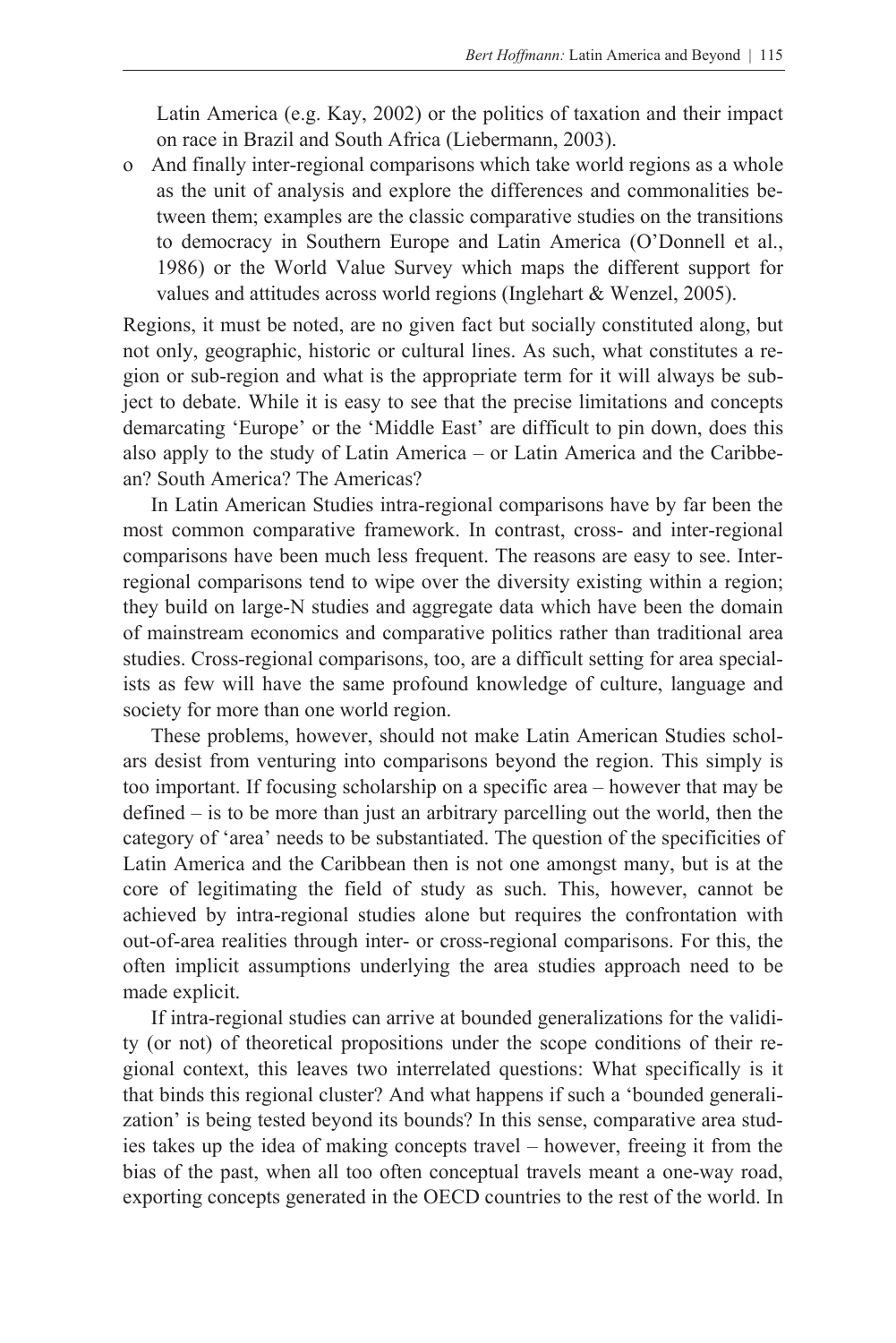this sense, it is part of the challenge of comparative area studies to overcome the hierarchic order of countries and regions underlying much of conventional scholarship.

 In the past, area studies have excelled in qualitative research and small-N analyses or case studies in which in-depth knowledge of the empirical realities is key to gain scholarly insights. In contrast, they have tended to be sceptical about quantitative and large-N approaches, often leaving these to scholars from comparative politics or other disciplines, criticizing their superficial knowledge of the Latin American cases and their unreflected use of supposedly universal categories and coding which were seen as hardly fitting reality.

 As Ahram (2011, p. 72-77) has shown, quantitative cross-area studies by and large fail to account for regional variation. Surveying 741 articles from seven leading political science journals he concludes that even in the minority of cases where 'they even bother to test for regional variation, large-N studies remain at a loss to explain it' (Ahram, 2011, p. 77). Large-N analyses may find regional clustering of correlations, but in many cases it will be up to scholars with area expertise to make sense of them.

 In part reacting to the limitations of quantitative regression analyses, mixed method-approaches have become popular. Approaches such as Lieberman's (2005) 'nested analysis' seek to bring the strengths of both to bear. They can be a fruitful field for Latin American Studies scholars with a background in qualitative empirical research to work hand in hand with their colleagues from the large-N quantitative side.

 In recent years area studies scholars have made important contributions to a research agenda that stresses trans-national and trans-regional connections, interdependencies and entanglements, challenging the idea of the nation-state as a 'container', to be studied separately from its environment. It would be short-sighted to see this as contrary to comparative approaches. These in no way have to be wed to what some have called 'methodological nationalism' (Wimmer & Glick-Schiller, 2002). Quite to the contrary: Precisely to identify the impact of international and trans-regional relations a comparative perspective can be extremely helpful, as it allows the identification of factors that contribute to similar or different outcomes in the phenomena under scrutiny.

#### **Institutional requirements for Comparative Area Studies**

Cross-area comparisons can, but of course do not have to resort to quantitative methods but can also build on the strengths of in-depth qualitative studies. Sil (2009) has eloquently made the case for the crucial role qualitative crossregional small-N comparisons can play in helping area specialists make the empirical and theoretical value of their research more obvious to comparatists focused on general theories and models (Sil, 2009, p. 26).

 However, the call for Latin America-focused scholars to engage more in inter- and cross-area studies runs up against the dilemma of 'but nobody does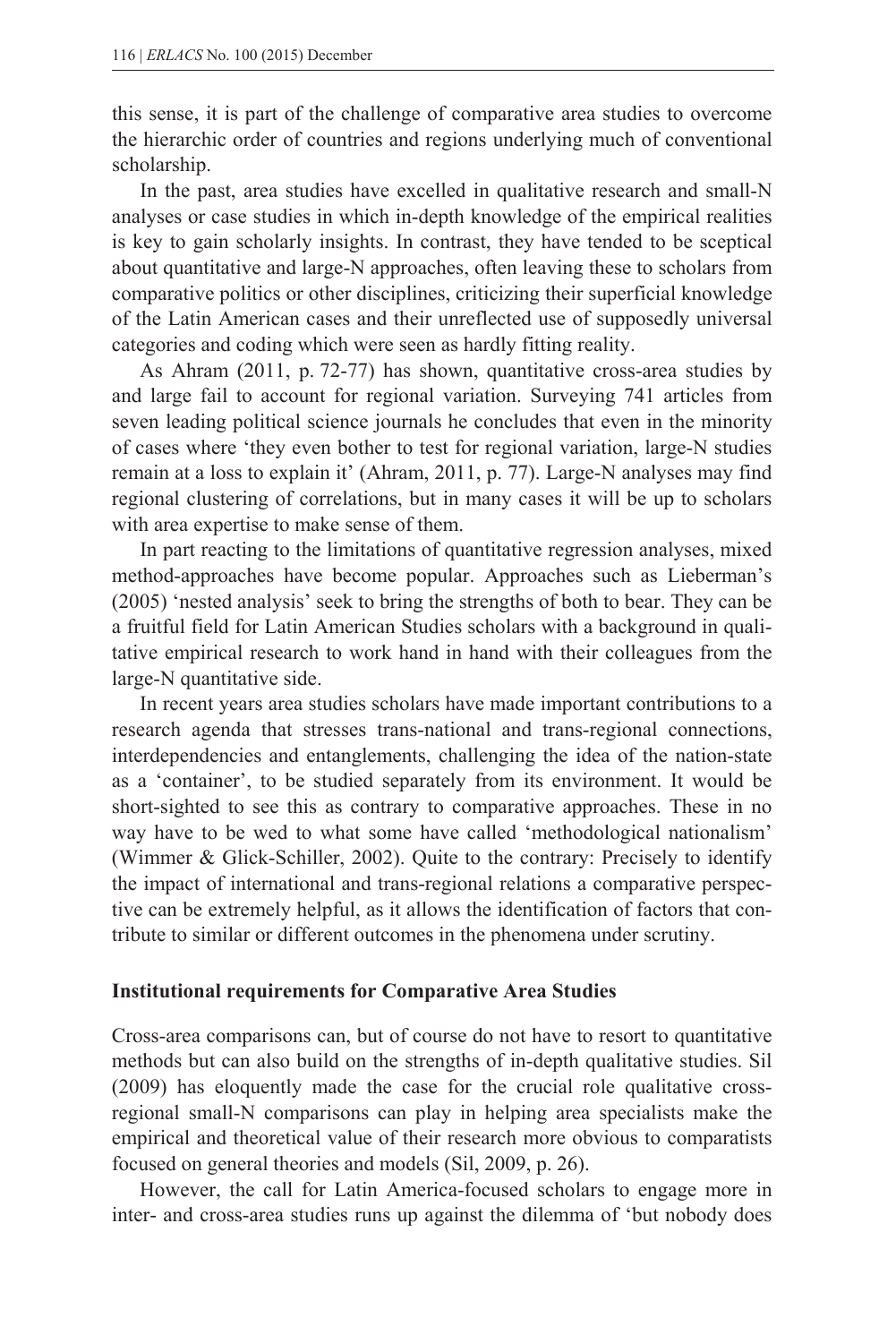area studies'. By and large, area studies-scholars are single-area studies scholars. There is a Latin American Studies Association and similar organizations for scholarship on Africa, Asia, the Middle East or Eastern Europe, but there is no internationally relevant 'Area Studies Association' as such. Moreover, there are good reasons for it: for one researcher to become a specialist in many areas is a tall order. Sil's argument that 'there is no inherent reason, other than the pressure to publish more quickly, why one cannot patiently increase one's familiarity with cases' (Sil, 2009, p. 29) will not convince many if this implies learning Japanese, Russian and Mandarin at the same time.

 Rather than burdening the individual scholar with oversized ambitions, the key is collaboration. If it makes sense to comparatively study, say, the impact of the Internet on state-society relations in China, Vietnam and Cuba, then the organizational response would be for scholars with expertise in these three countries to team up in a joint research endeavour. However, this also requires institutional facilities that can make it possible – which in turn means overcoming the traditional division into single-area studies containers with little need to speak to each other.

 In the past area studies found institutional answers to the challenges of multi-disciplinarity. Similarly, cultivating the institutional grounds for comparative area studies requires a wide range of activities. Universities could create forums to promote systematic intellectual exchanges between their different region-focused studies centres; area-specific graduate or post-graduate programmes could include seminars that foster comparative perspectives to other world regions; area studies associations could organize joint conferences or call for shared panels to develop comparative area studies; journals could work together on special issues; it would be up to funding bodies to establish specific programmes that specifically seek to enable collaborative cross-area research or to honour cross-area approaches in their evaluation criteria.

 To draw on personal experience, the institution I work at is an example for the institutional transformations that are required for a comparative area studies to take root. Ten years ago the German Institute of Global and Area Studies, GIGA for short, had been merely loose umbrella for four rather disconnected centres on Asia, Africa, Latin America and the Middle East, respectively. It required a major institutional overhaul to establish a structure with crosscutting research programmes in which the scholars from different area backgrounds continuously interact. This provides the indispensable breedingground for generating collaborative research proposals or working on joint publications that strive for comparisons beyond the confines of any one of the regional units.

 As each academic is embedded as much in one of the four area institutes as in one of the four thematic research programmes, the intellectual mind-sets had to change. Scholars working on the Internet's impact on state-society relations in China and Vietnam discovered that the Cuban experience on the matter was of much more relevance to them than that of the regional neighbours. Col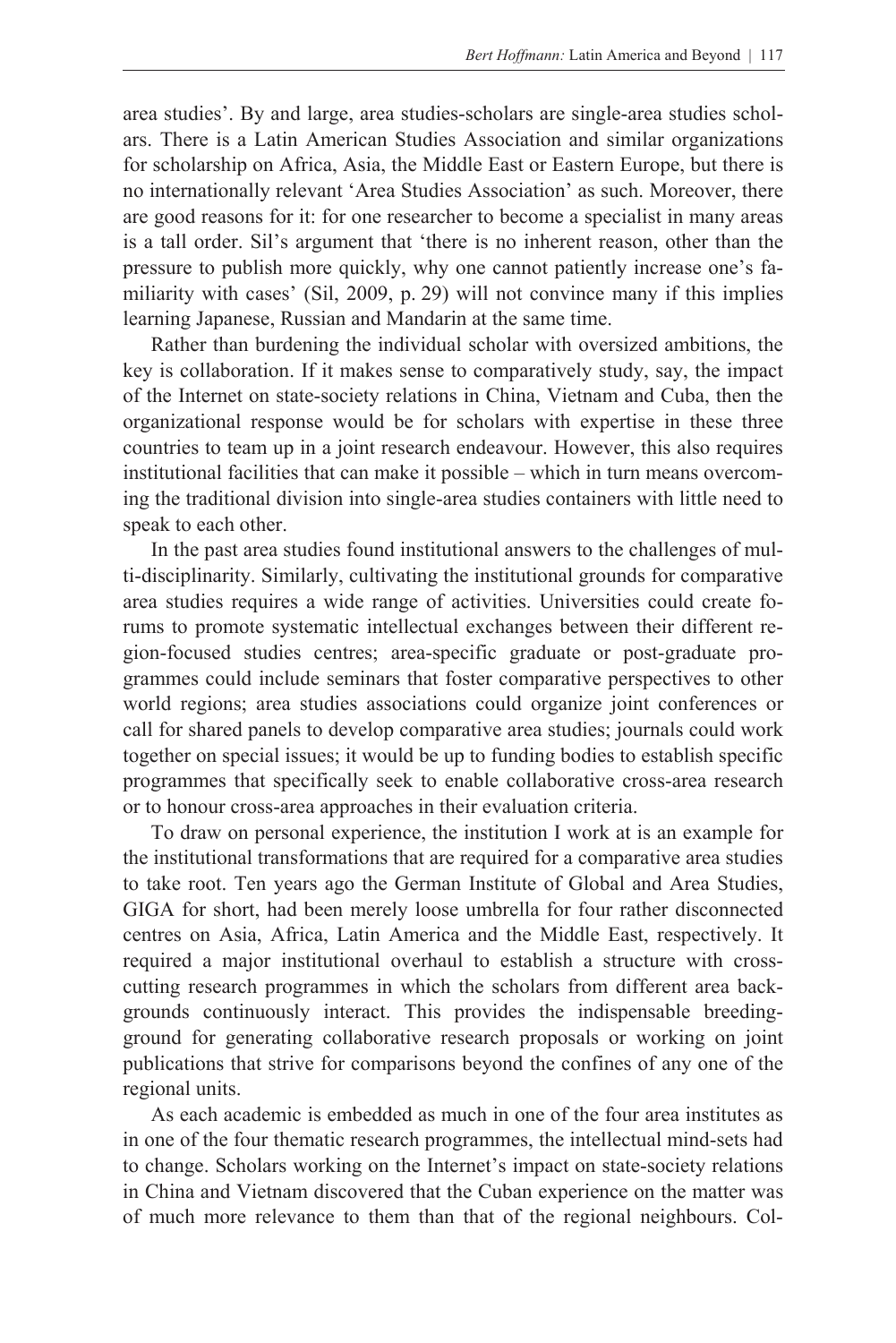leagues from different backgrounds teamed up to see if the analytical framework of neo-patrimonialism, broadly applied to Africa in the past, could be usefully applied to Latin American cases. Others drew up a research project to study the role of supreme and constitutional courts in politics in three South American as well as in three African countries (Llanos et al., 2015). To further promote the idea, an international award was established which bi-annually honours articles that excel at living up to the promises of Comparative Area Studies.<sup>2</sup>

 Of course, approaches of this type face their own set of problems. There are limits on how symmetric research designs can be when, for instance, in Argentina, Chile and Paraguay, a study on the role of courts builds on a broad literature on the matter, whereas in Benin, Madagascar and Senegal much is pioneering work, and the researchers are often the first ever to interview the judges or go through the court's archives. Language issues also matter. The dominance of Spanish and Portuguese makes it comparatively easy for scholars of Latin America to look beyond single country experiences, whereas Asia's language diversity makes many scholars more strongly attached to the countries in which the language of their expertise is spoken. For Latin America and the Caribbean a small team can take on a continent-wide, primary sources-based analysis of, for instance, legislation on migration policies, whereas in Asia this would require knowledge of more than a dozen languages and require a correspondingly high staff effort.

 Comparative Area Studies, to repeat, is no panacea; cross-area comparisons are not always feasible and do not always make sense. There is no claim that Comparative Area Studies are in any way superior to other forms of scholarship. But the argument in its favour is that such an approach contributes to new insights, and enables area studies to have a stronger impact on overarching conceptual debates. Neither is Comparative Area Studies meant to undermine Latin American Studies. Quite the contrary! By contrasting Latin American experiences with those of other world regions it should sharpen our understanding of what is specific about the region, and what the study of the region can contribute to our general understanding of the workings of the world we live in. In doing so it can also show why we should continue developing Latin American and Caribbean Studies as a distinct field of scholarly attention which, hopefully, will have a forum like *ERLACS* for another 100 issues.

\* \* \*

**Bert Hoffmann** <hoffmann@giga-hamburg.de> is Senior Researcher at the GIGA German Institute of Global and Area Studies and Professor of Political Science at Freie Universität Berlin. Recent publications include: A 'Südpolitik' Made in Washington?, in Eric Hershberg & William Leogrande (Eds.), *Implications of Normalization. Scholarly Perspectives on U.S.-Cuban Relations. A Web Forum*, Washington D.C: American University 2015; Claiming citizen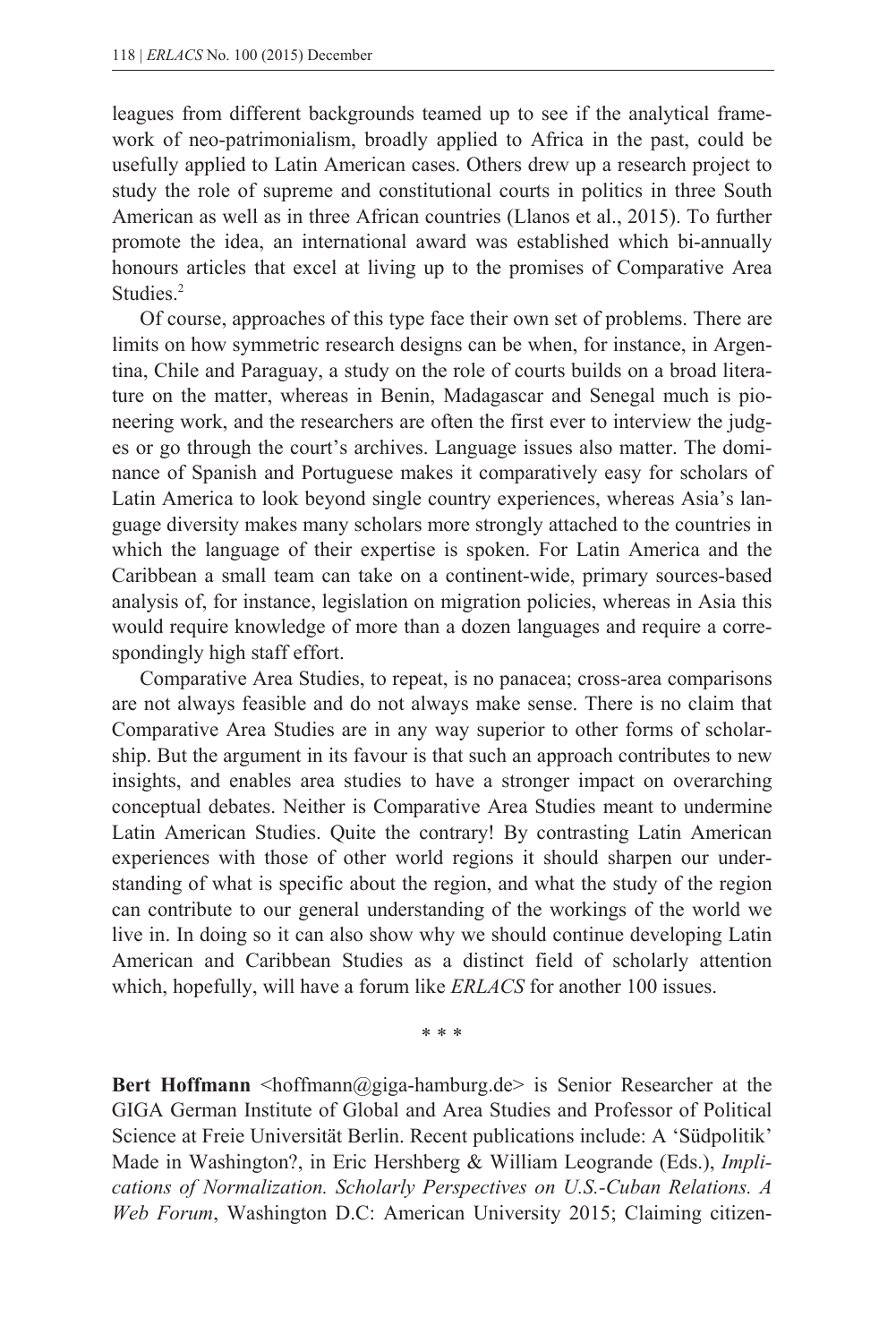ship: web-based voice and digital media in socialist Cuba, in Anita Breuer & Yanina Welp (Eds.), *Digital Technologies for Democratic Governance in Latin America* (pp. 200-216), Abingdon: Routledge, 2014.

Bert Hoffmann GIGA German Institute of Global and Area Studies Neuer Jungfernstieg 21 D-20354 Hamburg Germany

**Acknowledgements:** This text builds on discussions about the concept of Comparative Area Studies at the GIGA German Institute of Global and Area Studies, Hamburg, over the past years (see e.g. Basedau & Köllner, 2007; Mehler & Hoffmann, 2011). Thanks are due to all GIGA colleagues involved as well as to the many scholars invited to the GIGA's Comparative Area Studies lecture series. Thanks are also due to the two anonymous reviewers whose critical readings have greatly helped improve this text. However, all errors and omissions are solely the author's responsibility.

### **Notes**

- 1. For a working definition of 'area studies' see Mehler & Hoffmann, 2011, p. 86: 'Area studies is the generic term for multidisciplinary research that focuses on specific geographic regions or culturally defined areas.'
- 2. https://www.giga-hamburg.de/en/news/call-for-nominations-for-giga's-cas-award

## **Bibliography**

- Ahram, Ariel A. (2011). *The theory and method of comparative area studies*. *Qualitative Research 11*(1), 69-90. http://dx.doi.org/10.1177/1468794110385297
- Basedau, M., & Köllner, P. (2007). Area studies, comparative area studies and the study of politics: context, substance, and methodological challenges. *Zeitschrift für Vergleichende Politikwissenschaft,* 1, 1-20. http://dx.doi.org/10.1007/s12286-007-0009-3
- Bates, R. (1997). Area studies and the discipline: a useful distinction? *PS: Political Science and Politics, 30*(2), 166-169. http://dx.doi.org/10.1017/S1049096500043262
- Bunce, V. (2000). Comparative democratization: Big and bounded generalizations. *Comparative Political Studies, 33*(6/7), 703-734. http://dx.doi.org/10.1177/0010414000033 00602
- Harbeson, J. W., McClintock, C., & Dubin, R. (Eds.) (2001). 'Area studies' and the discipline. A symposium. *PS: Political Science & Politics*, 34, 4, 787-809. http://dx.doi.org/ 10.1017/S1049096501000671
- Inglehart, R., & Welzel, C. (2010). Changing mass priorities: The link between modernization and democracy. *Perspectives on Politics, 8*(2), 551-567. http://dx.doi.org/10.1017/ S1537592710001258
- Kay, Cristóbal (2002): Why East Asia overtook Latin America: Agrarian reform, industrialisation and development. *Third World Quarterly, 23*(6), 1073-1102. http://dx.doi.org/ 10.1080/0143659022000036649